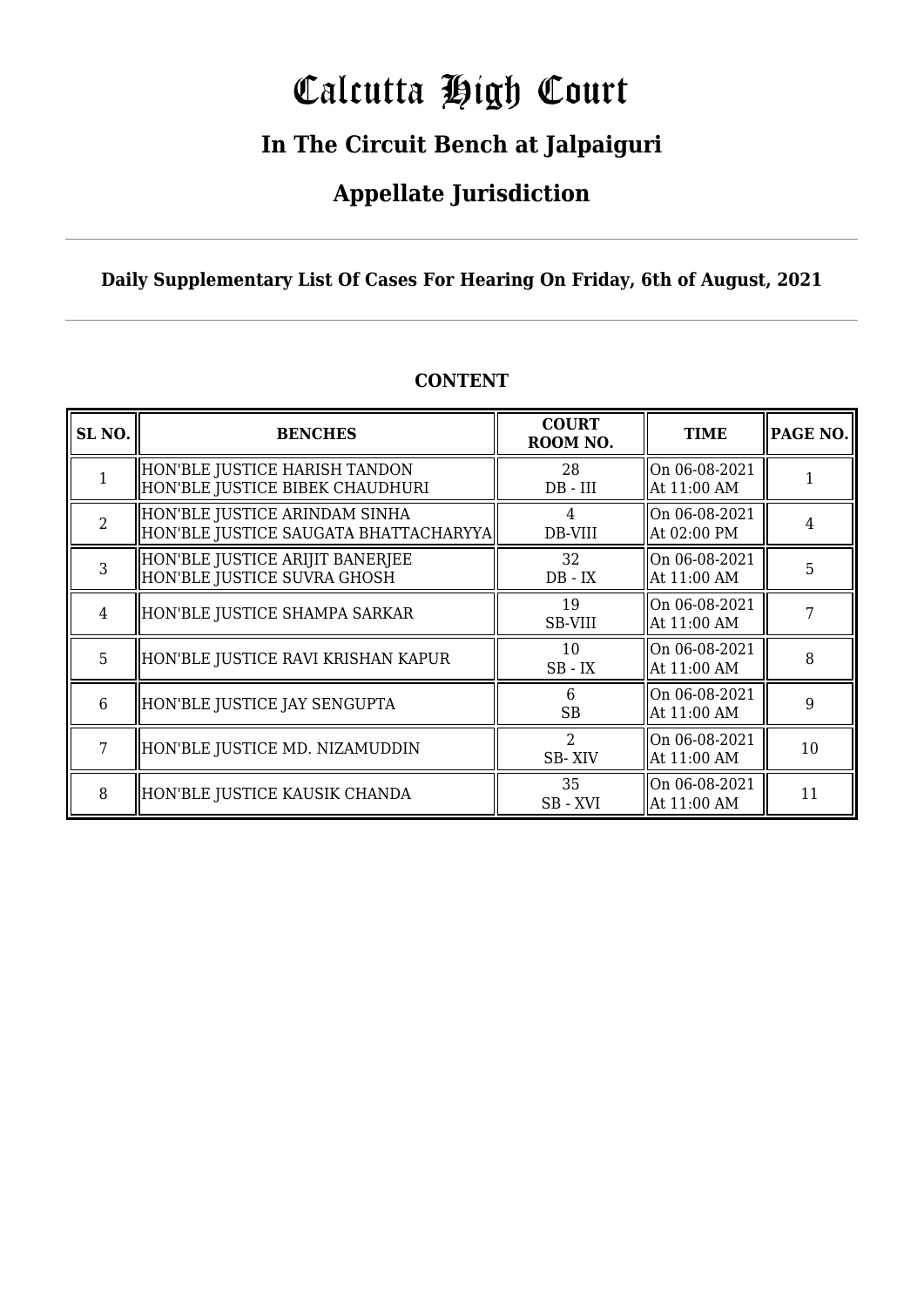

**DAILY CAUSELIST For Friday The 6th August 2021**

**COURT NO. 28**

**DIVISION BENCH (DB - III)**

**AT 11:00 AM**

**HON'BLE JUSTICE HARISH TANDON HON'BLE JUSTICE BIBEK CHAUDHURI (VIA VIDEO CONFERENCE)**

**FROM PRINCIPAL BENCH**

#### **APPLICATION FOR BAIL**

| 1              | CRM/758/2021 | GOPAL MANDAL @ KANA<br><b>VS</b>                                         | ESHA ACHARYA                           |
|----------------|--------------|--------------------------------------------------------------------------|----------------------------------------|
|                |              | THE STATE OF WEST<br><b>BENGAL</b>                                       |                                        |
| $\mathfrak{D}$ | CRM/743/2021 | <b>TITU TALUKDAR</b><br><b>VS</b>                                        | <b>SUDIP GUHA</b>                      |
|                |              | THE STATE OF WEST<br><b>BENGAL</b>                                       |                                        |
|                |              | <b>APPLICATION FOR ANTICIPATORY BAIL</b>                                 |                                        |
| 3              | CRM/729/2021 | <b>ARIF HOSSAIN</b><br><b>VS</b>                                         | MADHUSHRI DUTTA                        |
|                |              | THE STATE OF WEST<br><b>BENGAL</b>                                       |                                        |
| 4              | CRM/719/2021 | NIRMAL BARMAN<br><b>VS</b>                                               | <b>SANTANU MAJI</b>                    |
|                |              | State of West Bengal                                                     |                                        |
| 5              | CRM/733/2021 | <b>JUGAL SARKAR</b><br><b>VS</b><br>THE STATE OF WEST<br><b>BENGAL</b>   | <b>JAYDEEP KANTA</b><br><b>BHOWMIK</b> |
| 6              | CRM/761/2021 | ASHIM KIRTANIYA AND<br><b>ANR</b><br><b>VS</b><br>State of West Bengal   | <b>JEENIA RUDRA</b>                    |
| 7              | CRM/762/2021 | NABIKARIM MIAH @ MIYA<br><b>VS</b><br>THE STATE OF WEST<br><b>BENGAL</b> | SUDIP GUHA                             |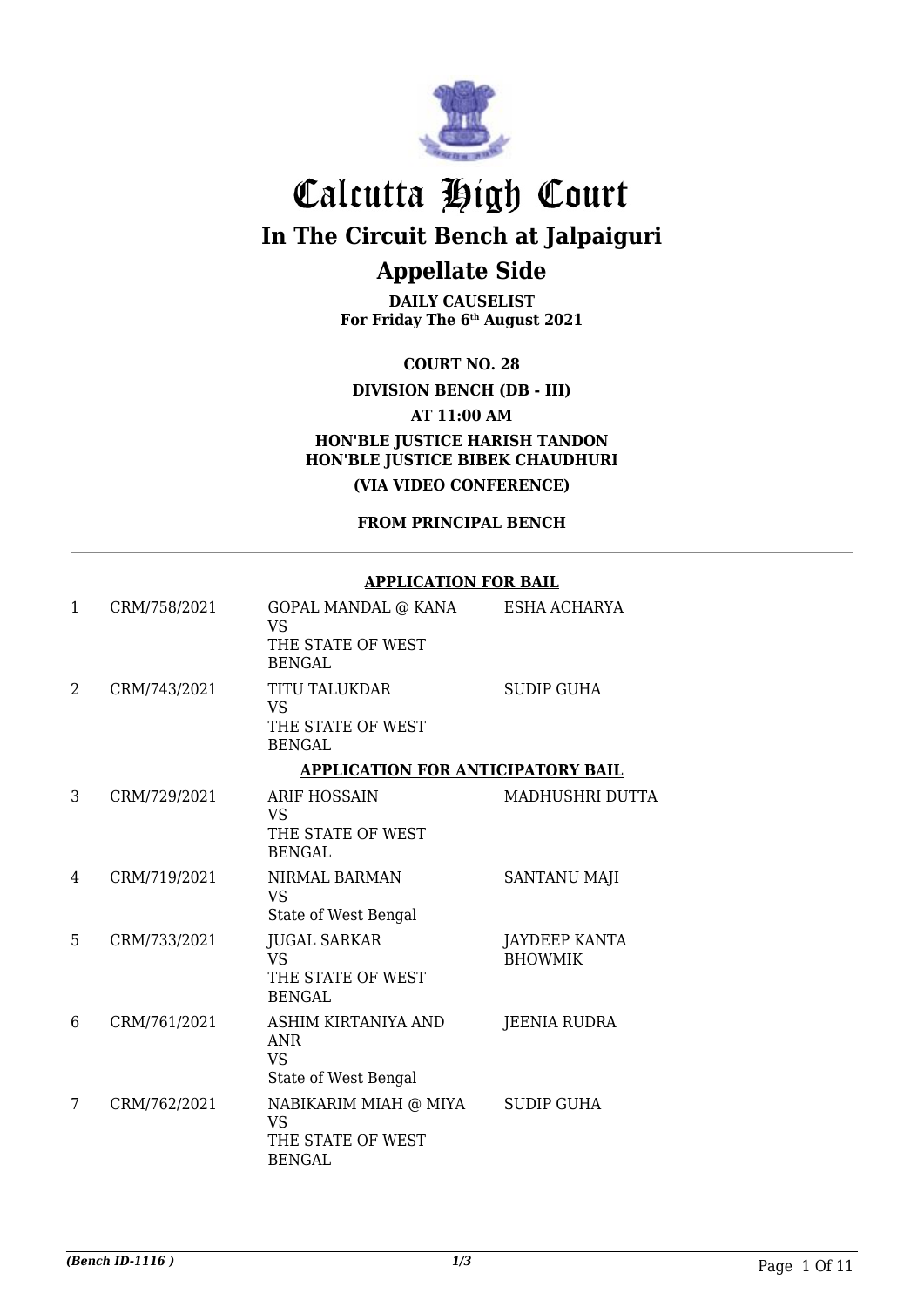| 8  | CRM/777/2021                   | TARAK SAHA<br><b>VS</b><br>State of West Bengal                                           | <b>JEENIA RUDRA</b>                                          |
|----|--------------------------------|-------------------------------------------------------------------------------------------|--------------------------------------------------------------|
| 9  | CRM/778/2021                   | MANTOSH DAKUA AND ORS<br><b>VS</b><br>THE STATE OF WEST<br><b>BENGAL</b>                  | HILLOL SAHA<br><b>PODDER</b>                                 |
| 10 | CRM/780/2021                   | HIRANMOY ROY @<br><b>HIRANMAY ROY</b><br><b>VS</b><br>THE STATE OF WEST<br><b>BENGAL</b>  | <b>ANIRBAN BANERJEE</b>                                      |
| 11 | CRM/781/2021                   | NAREN BARMAN @ BUDU<br><b>VS</b><br>THE STATE OF WEST<br><b>BENGAL</b>                    | HILLOL SAHA<br><b>PODDER</b>                                 |
| 12 | CRM/785/2021                   | BIKASH PRADHAN AND ANR<br><b>VS</b><br>State of West Bengal                               | RANJIT SINGH                                                 |
| 13 | CRM/790/2021                   | SATYAKI CHAKRABORTY<br><b>VS</b><br>State of West Bengal                                  | PUJA GOSWAMI                                                 |
| 14 | CRM/798/2021                   | JOYDEEP MANDAL @<br><b>HODOL</b><br><b>VS</b><br>State of West Bengal                     | <b>SAYAN KANJILAL</b>                                        |
|    |                                | <b>APPLICATION</b>                                                                        |                                                              |
| 15 |                                | IA NO. CRAN/1/2021 BANI BANERJEE AND ORS<br>Vs                                            | HILLOL SAHA<br><b>PODDER</b>                                 |
|    | In CRM/292/2021                | THE STATE OF WEST<br><b>BENGAL</b>                                                        | <b>HILLOL SAHA</b><br><b>PODDER</b>                          |
| 16 | IA NO. CRAN/1/2021 SAHEB ALI   | Vs<br>THE STATE OF WEST                                                                   | <b>SUMAN SEHANABIS</b><br>(MANDAL)<br><b>SUMAN SEHANABIS</b> |
|    | In CRM/458/2021                | BENGAL                                                                                    | (MANDAL)                                                     |
| 17 | IA NO. CRAN/1/2021 SAHANUR MIA | Vs<br>THE STATE OF WEST                                                                   | <b>HILLOL SAHA</b><br><b>PODDER</b><br><b>HILLOL SAHA</b>    |
|    | In CRM/499/2021                | <b>BENGAL</b>                                                                             | <b>PODDER</b>                                                |
| 18 |                                | IA NO. CRAN/1/2021 SUSHANTA BARMAN AND<br><b>ORS</b><br><b>Vs</b>                         | <b>HILLOL SAHA</b><br><b>PODDER</b><br><b>HILLOL SAHA</b>    |
|    | In CRM/242/2021                | THE STATE OF WEST<br><b>BENGAL</b>                                                        | <b>PODDER</b>                                                |
| 19 |                                | IA NO. CRAN/1/2021 RAMESH MANJU BISHNOI@<br>RAMESH MANJU BISHNOY@<br>RAMESH KUMAR BISHNOI | PRITAM ROY<br>PRITAM ROY                                     |
|    | In CRM/497/2021                | Vs<br>THE STATE OF WEST<br><b>BENGAL</b>                                                  |                                                              |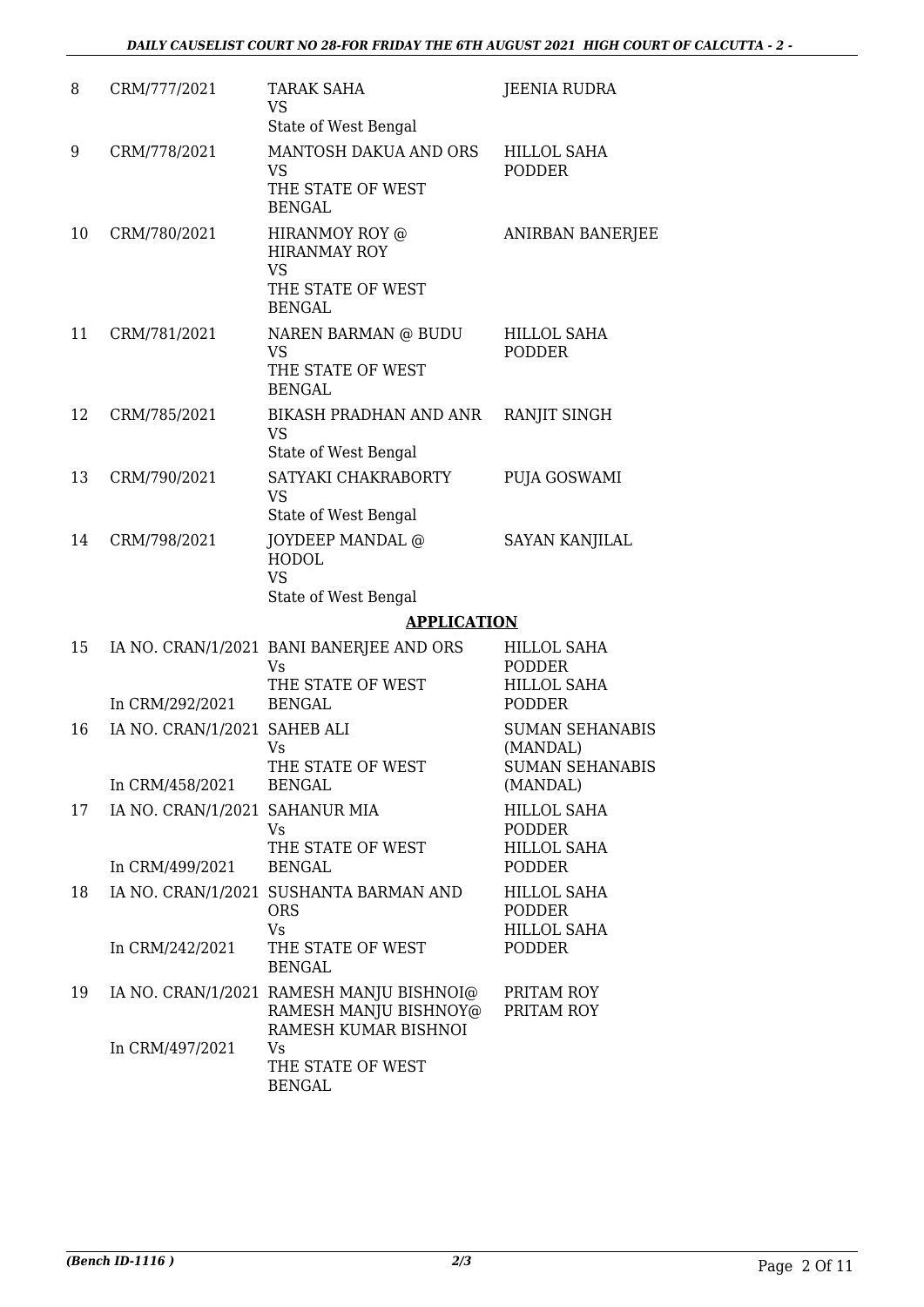| 20 |                                   | IA NO. CRAN/1/2021 RAJU BARMAN @ BABAI<br><b>BARMAN</b><br>Vs | <b>SUBHASISH MISRA</b><br>SUBHASISH MISRA |
|----|-----------------------------------|---------------------------------------------------------------|-------------------------------------------|
|    | In CRM/534/2021                   | THE STATE OF WEST<br><b>BENGAL</b>                            |                                           |
| 21 | IA NO. CRAN/2/2021 CHANDAN LASKAR | Vs<br>THE STATE OF WEST                                       | SUBHASISH MISRA<br>SUBHASISH MISRA        |
|    | In CRM/579/2021                   | <b>BENGAL</b>                                                 |                                           |
|    |                                   | <b>RELAXATION OF BAIL</b>                                     |                                           |
| 22 | CRM/74/2021                       | <b>SARJU SHARMA</b><br>VS<br>THE STATE OF WEST<br>BENGAL      | <b>ANIRBAN BANERJEE</b>                   |

IA NO: CRAN/1/2021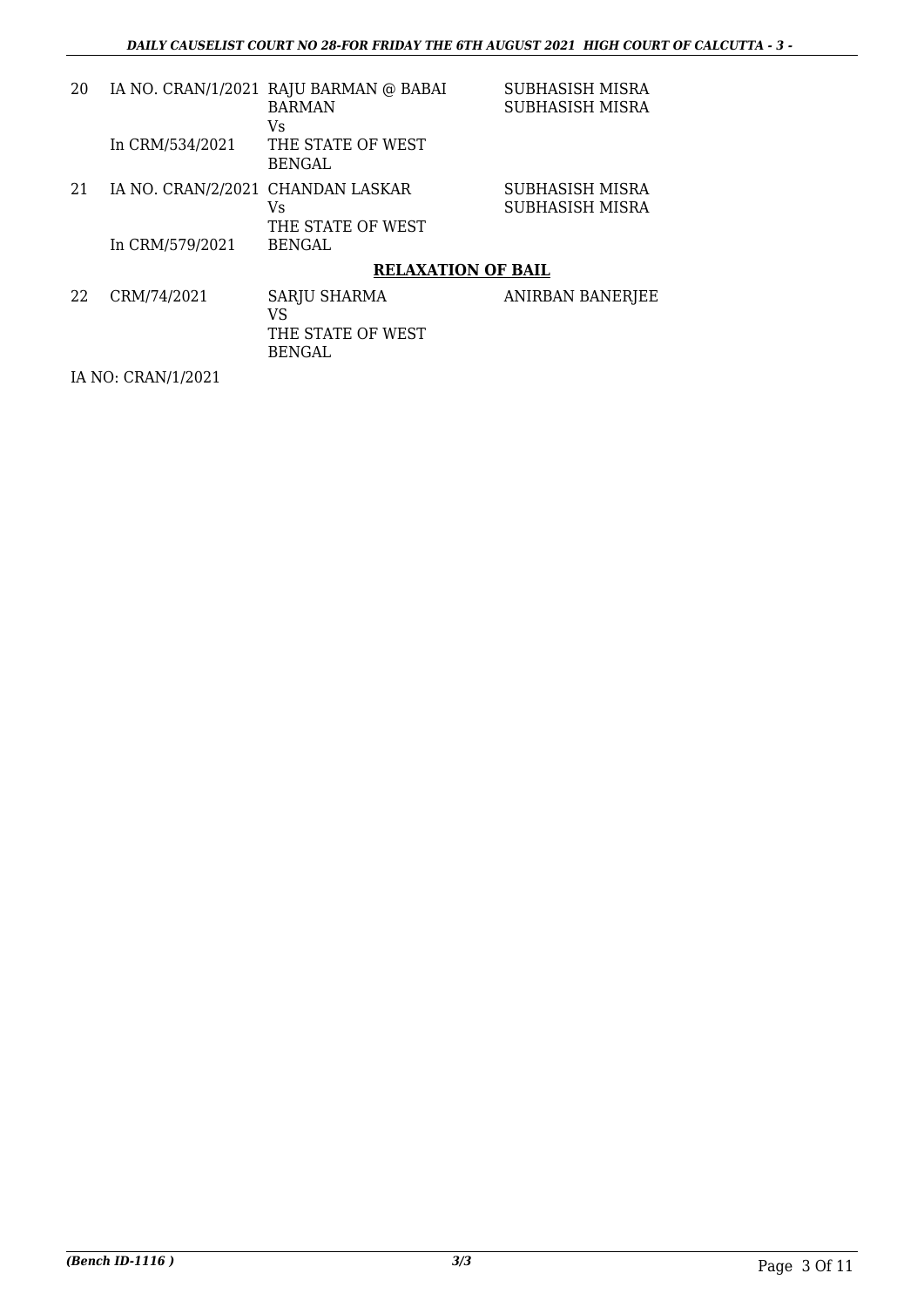

**DAILY CAUSELIST For Friday The 6th August 2021**

**COURT NO. 4**

**DIVISION BENCH (DB-VIII)**

**AT 2:00 PM**

**HON'BLE JUSTICE ARINDAM SINHA HON'BLE JUSTICE SAUGATA BHATTACHARYYA (VIA VIDEO CONFERENCE)**

**FROM PRINCIPAL BENCH**

#### **TO BE MENTIONED**

1 MAT/44/2021 SUBHASH CHAND NEGI VS UNION OF INDIA AND ORS SUNNY NANDY

IA NO: CAN/1/2021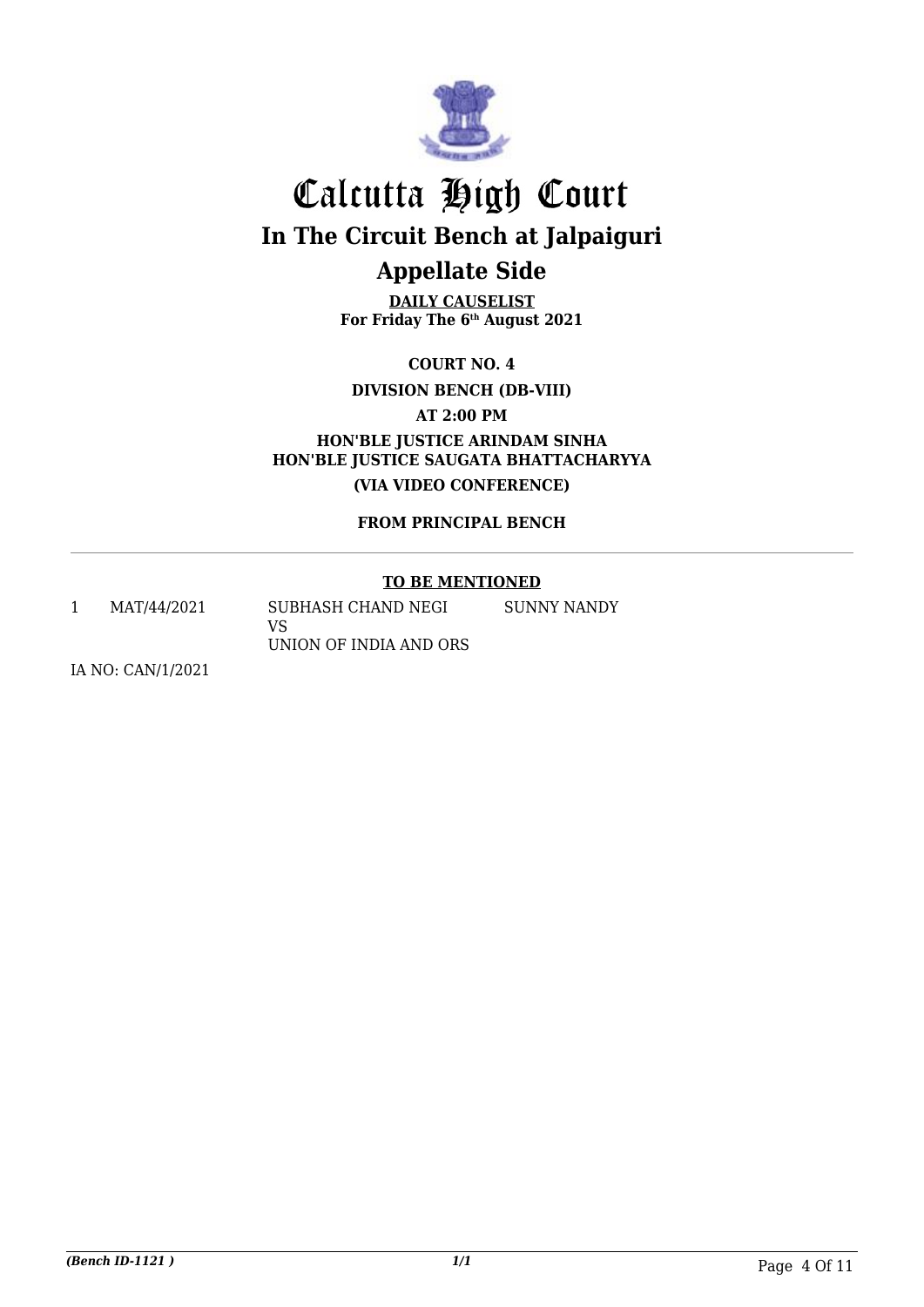

**DAILY CAUSELIST For Friday The 6th August 2021**

**COURT NO. 32**

**DIVISION BENCH (DB - IX)**

**AT 11:00 AM**

**HON'BLE JUSTICE ARIJIT BANERJEE HON'BLE JUSTICE SUVRA GHOSH**

**(VIA VIDEO CONFERENCE)**

**FROM PRINCIPAL BENCH**

#### **APPLICATION FOR BAIL**

| 1              | CRM/783/2021<br>$(06-08-2021)$ | RAGHUNATH BARMAN<br>VS<br>THE STATE OF WEST<br><b>BENGAL</b>                  | RATAN CHANDRA<br><b>ROY</b>         |
|----------------|--------------------------------|-------------------------------------------------------------------------------|-------------------------------------|
| $\mathfrak{D}$ | CRM/784/2021<br>$(06-08-2021)$ | ALAMIN HAQUE @<br><b>ALAMMIN</b><br><b>VS</b><br>State of West Bengal         | RATAN CHANDRA<br><b>ROY</b>         |
| 3              | CRM/648/2021<br>$(10-08-2021)$ | IJAJ ALAM<br><b>VS</b><br>THE STATE OF WEST<br><b>BENGAL</b>                  | <b>BABLU MITRA</b>                  |
|                |                                | <b>APPLICATION FOR ANTICIPATORY BAIL</b>                                      |                                     |
| 4              | CRM/805/2021                   | CHAPINA BIBI @ CHHAKINA<br><b>BIBI</b><br><b>VS</b><br>State of West Bengal   | <b>SUMAN SEHANABIS</b><br>(MANDAL)  |
| 5              | CRM/806/2021                   | LIPI BIBI AND ORS<br><b>VS</b><br>State of West Bengal                        | <b>SUMAN SEHANABIS</b>              |
| 6              | CRM/727/2021                   | <b>BISWAJIT BARMAN</b><br><b>VS</b><br>THE STATE OF WEST<br><b>BENGAL</b>     | <b>HILLOL SAHA</b><br><b>PODDER</b> |
| 7              | CRM/730/2021                   | <b>BIKI SARKAR AND ORS</b><br><b>VS</b><br>THE STATE OF WEST<br><b>BENGAL</b> | <b>SUBHASISH MISRA</b>              |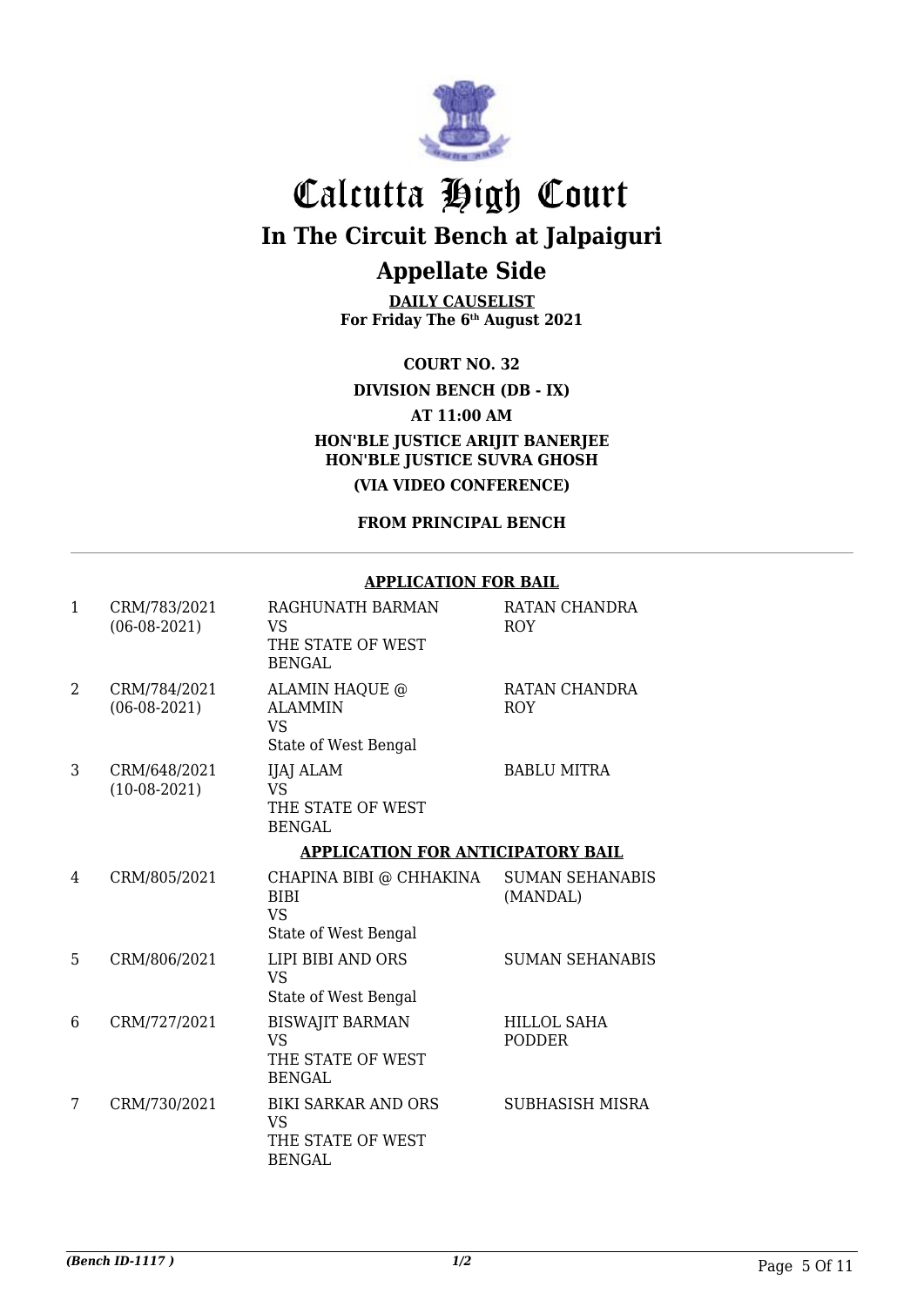| 8  | CRM/731/2021 | PABITRA ROY AND ORS<br>VS.<br>THE STATE OF WEST                                 | SUBHASISH MISRA                 |
|----|--------------|---------------------------------------------------------------------------------|---------------------------------|
|    |              | <b>BENGAL</b>                                                                   |                                 |
| 9  | CRM/734/2021 | ASIT DAS AND ORS<br>VS<br>THE STATE OF WEST<br><b>BENGAL</b>                    | HILLOL SAHA<br><b>PODDER</b>    |
| 10 | CRM/737/2021 | BISWAJIT BARMAN @<br>GAYSHA AND ANR<br>VS<br>THE STATE OF WEST<br><b>BENGAL</b> | ARPITA SAHA                     |
| 11 | CRM/738/2021 | LAKHSMAN SARKAR @<br>LAKHAN SARKAR AND ANR<br>VS<br>THE STATE OF WEST<br>BENGAL | DEBASISH<br><b>MUKHOPADHYAY</b> |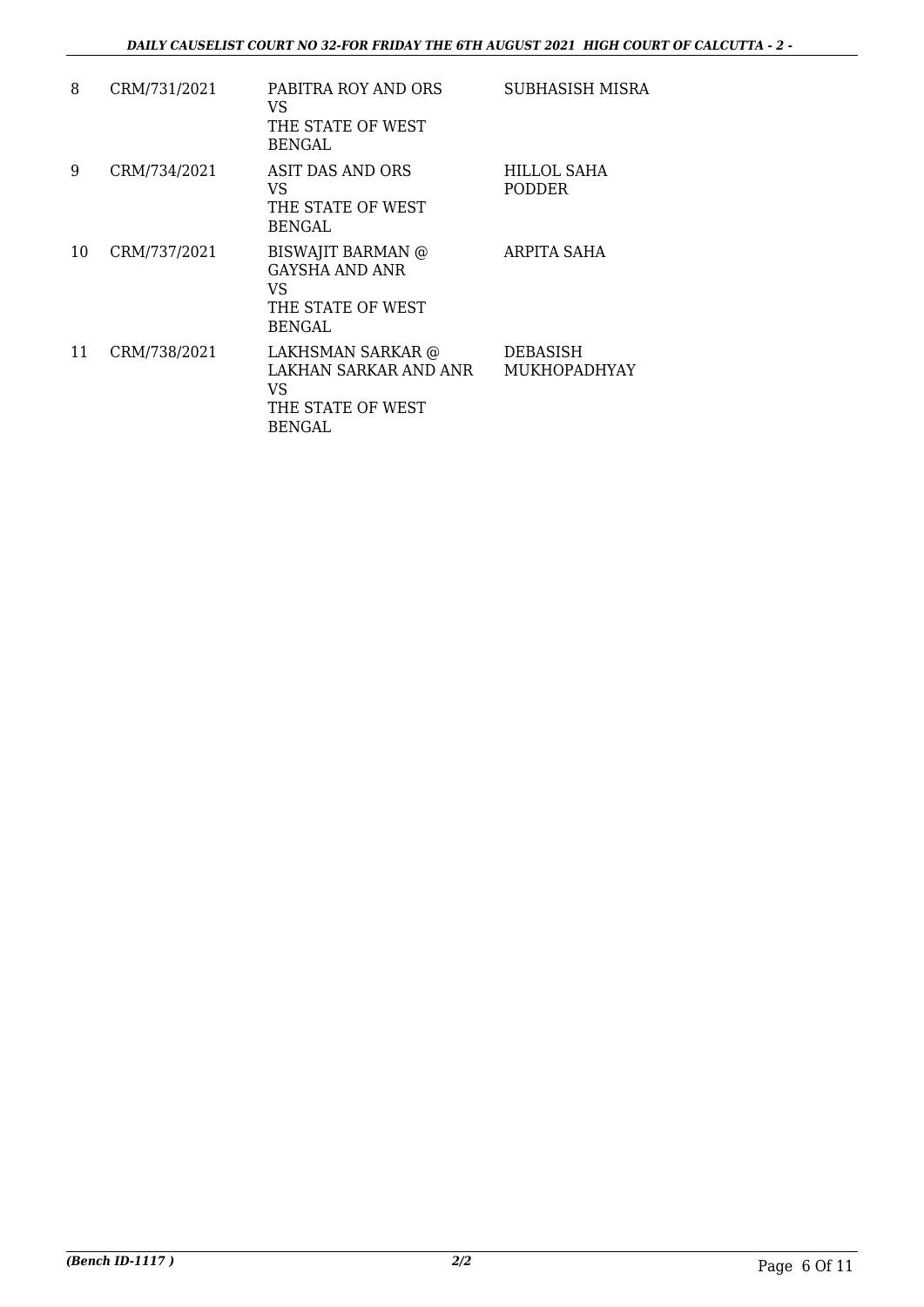

**DAILY CAUSELIST For Friday The 6th August 2021**

**COURT NO. 19 SINGLE BENCH (SB-VIII) AT 11:00 AM HON'BLE JUSTICE SHAMPA SARKAR (VIA VIDEO CONFERENCE)**

**FROM PRINCIPAL BENCH**

#### **MOTION**

| 1 | WPA/1097/2021 | CHANDAN KUMAR GUPTA<br>AND ORS<br>VS<br>STATE OF WEST BENGAL<br>AND ORS.    | <b>DIPA</b><br><b>BHATTACHARYYA</b> |
|---|---------------|-----------------------------------------------------------------------------|-------------------------------------|
| 2 | WPA/1101/2021 | MANCHHUR ALI MIYA<br>@MANCHUR ALI<br>VS<br>STATE OF WEST BENGAL<br>AND ORS. | <b>SOMESH KUMAR</b><br><b>GHOSH</b> |
| 3 | WPA/1121/2021 | <b>SEKHAR CHOWDHURY</b><br>VS<br>SILIGURI MUNICIPAL<br>CORPORATION AND ORS  | SUKANYA ADHIKARY                    |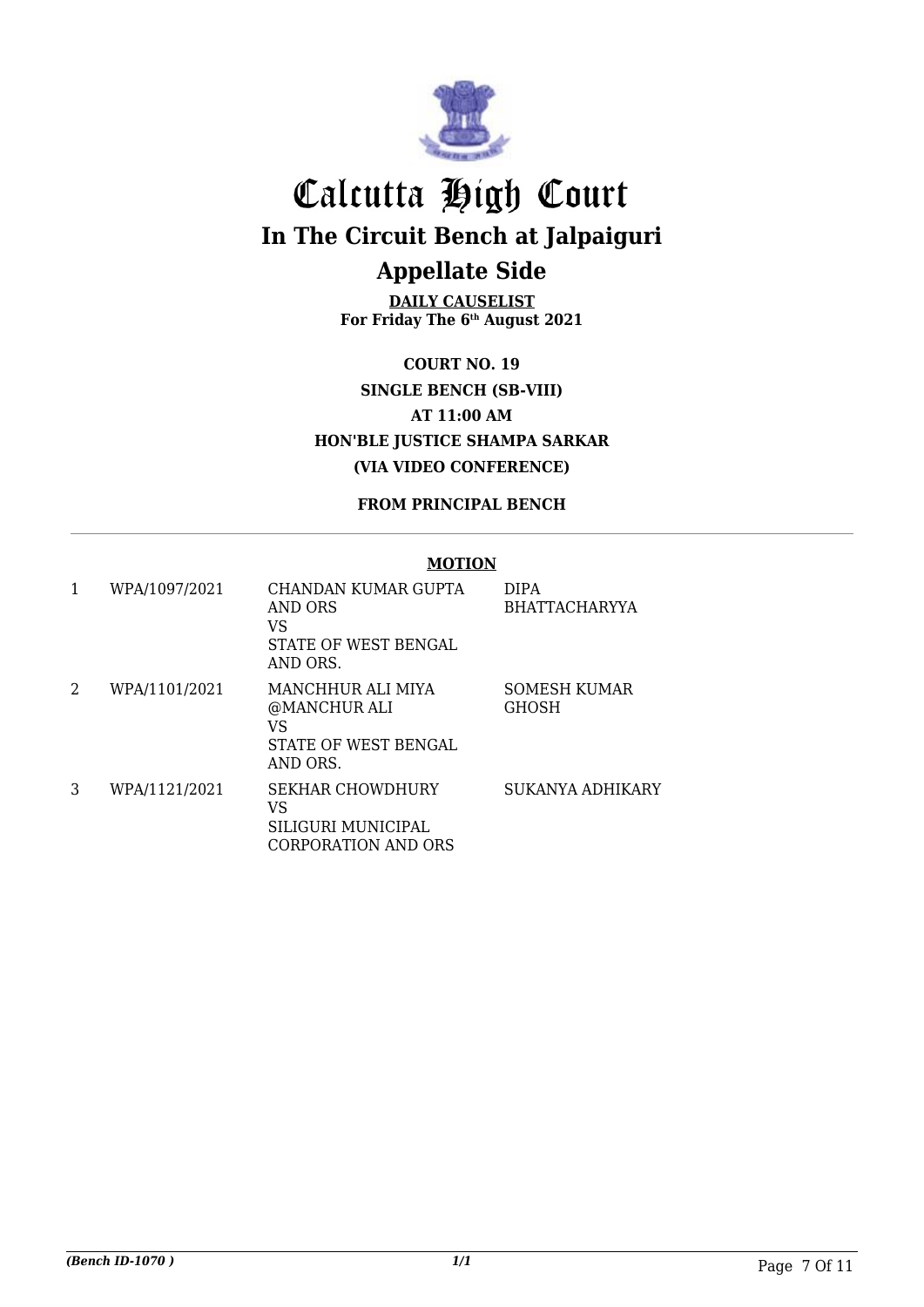

**DAILY CAUSELIST For Friday The 6th August 2021**

**COURT NO. 10 SINGLE BENCH (SB - IX) AT 11:00 AM HON'BLE JUSTICE RAVI KRISHAN KAPUR (VIA VIDEO CONFERENCE)**

**FROM PRINCIPAL BENCH**

#### **MOTION**

1 WPA/1091/2021 (AR) SUSHILA BARMAN VS

THE STATE OF WEST BENGAL AND ORS

SUBHASISH MISRA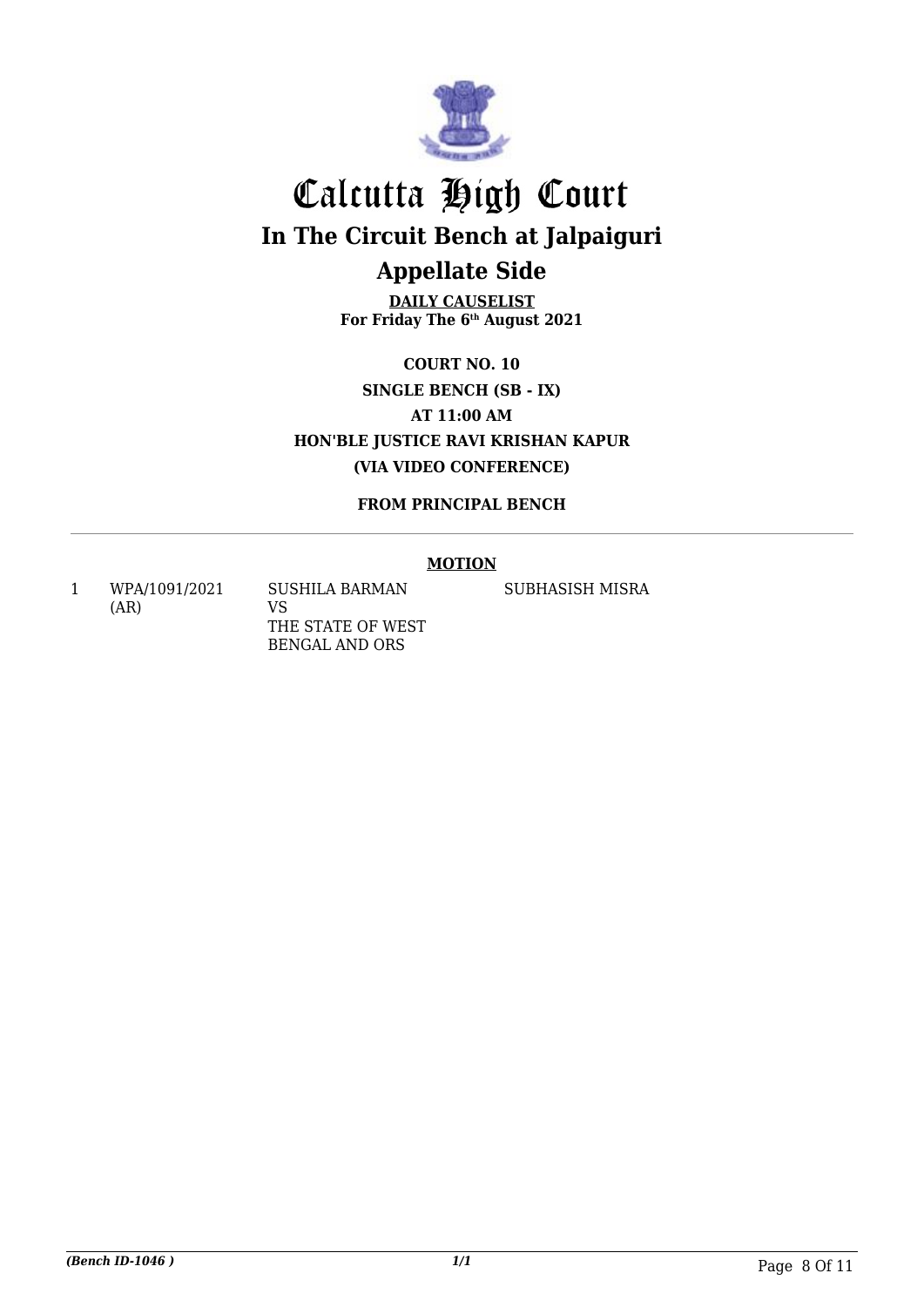

**DAILY CAUSELIST For Friday The 6th August 2021**

**COURT NO. 6 SINGLE BENCH (SB) AT 11:00 AM HON'BLE JUSTICE JAY SENGUPTA (VIA VIDEO CONFERENCE)**

**FROM PRINCIPAL BENCH**

#### **APPLICATION**

1 IA NO. CRAN/1/2021 JIBAN RAJBANSHI AND ORS (Main File Not Here) STATE OF WEST BENGAL In CRR/95/2021 Vs AND ANR AVROJYOTI DAS AVROJYOTI DAS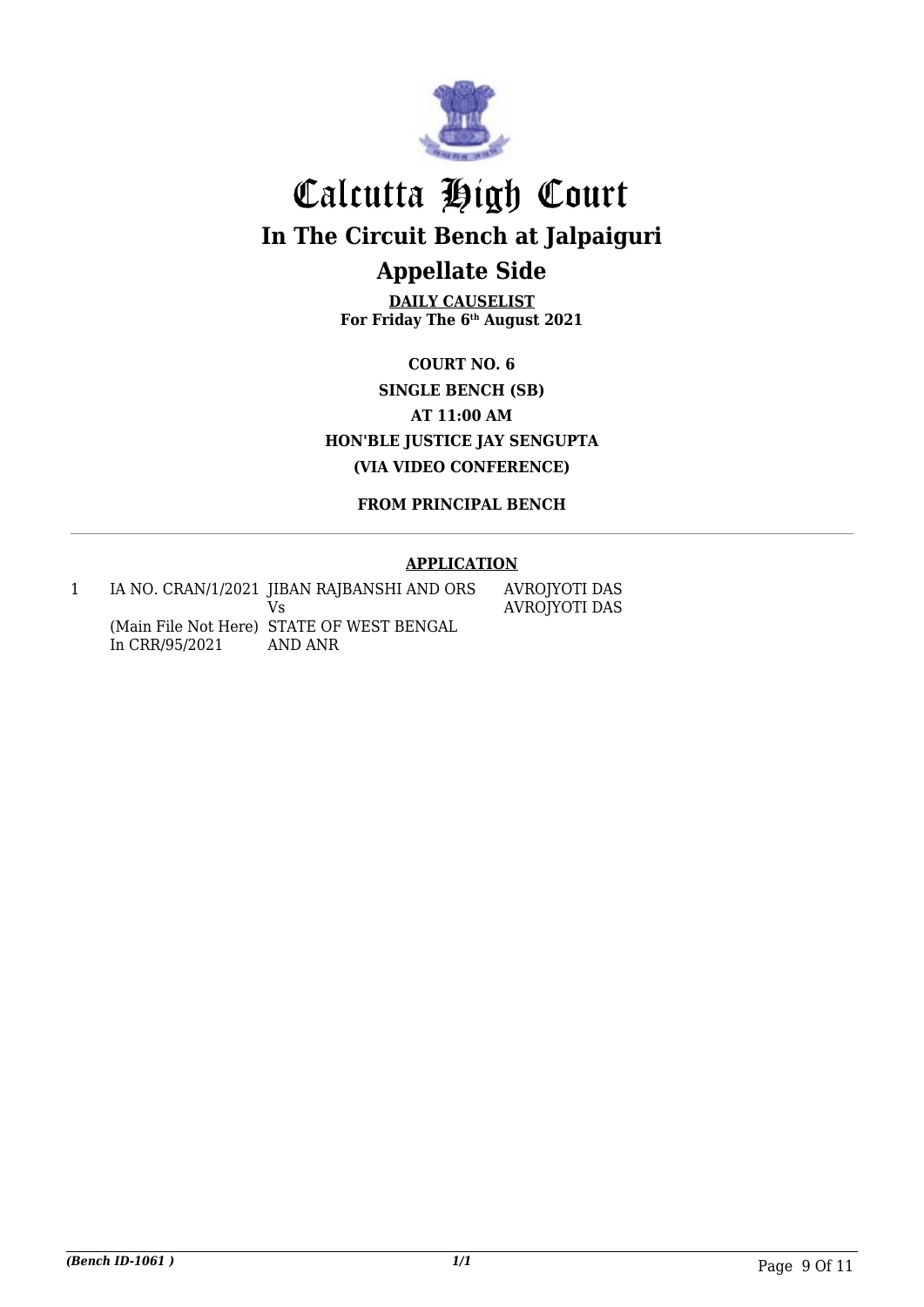

**DAILY CAUSELIST For Friday The 6th August 2021**

**COURT NO. 2 SINGLE BENCH (SB- XIV) AT 11:00 AM HON'BLE JUSTICE MD. NIZAMUDDIN (VIA VIDEO CONFERENCE)**

**FROM PRINCIPAL BENCH**

#### **MOTION**

1 WPA/1117/2021 (N.T.W) MANOJ PATIL VS Union of India AND ORS 2 WPA/1128/2021 CHANDAN CHATTERJEE VS Union of India AND ORS

KAUSTUV SHOME

PROTYUSH **CHATTERJEE**